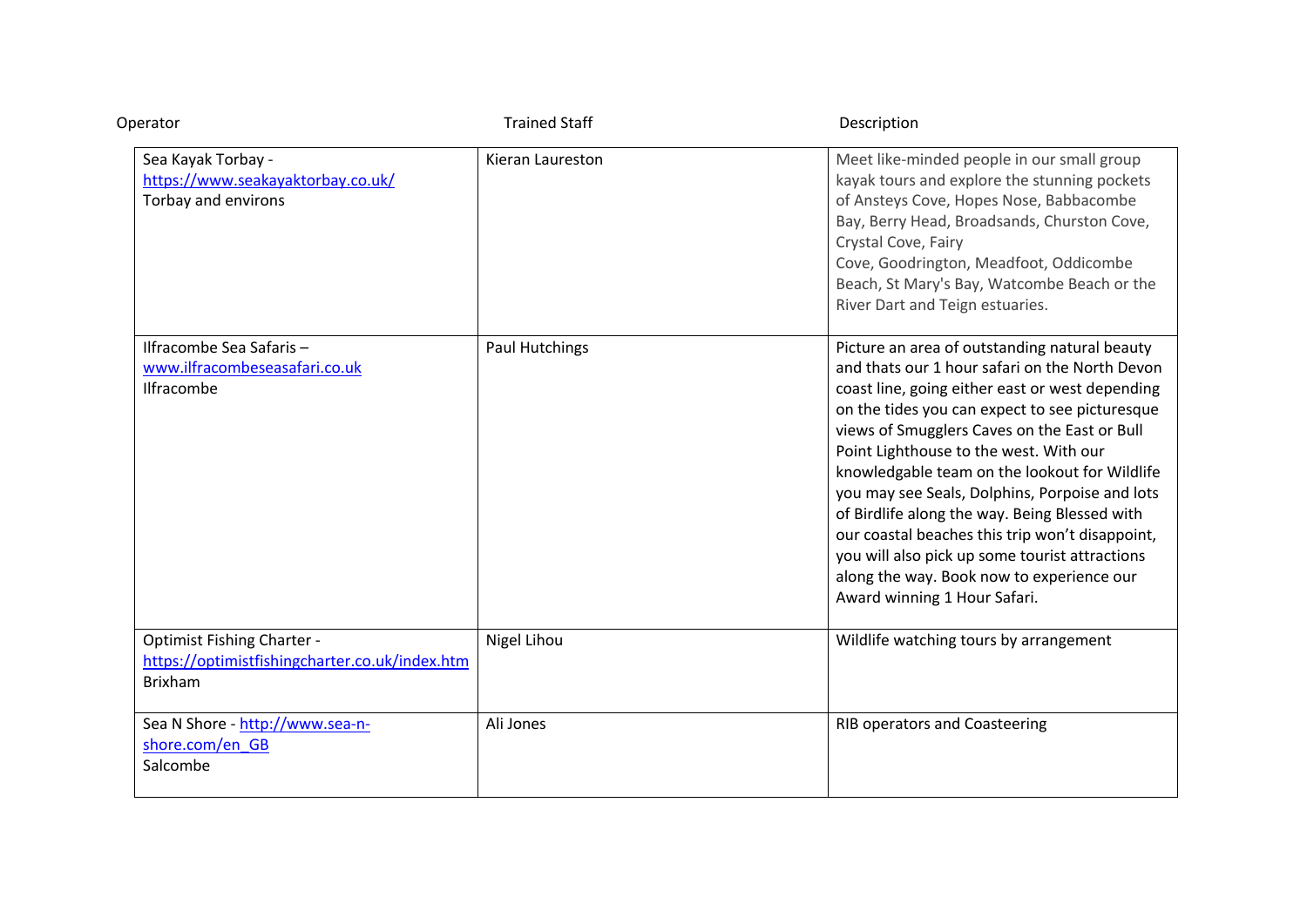| Rock Solid Coasteering -<br>www.rocksolidcoasteering.uk<br>Torquay<br>07723 088292 | Philip Austin                | Rock Solid Coasteering provides land based and<br>power boat tours of the dramatic and awe-<br>inspiring coastline around Torbay in South<br>Devon. Launching from the secret smugglers'<br>cove of Maidencombe, outside an award-<br>winning pub, you will experience secluded<br>caves, tricky climbs, wildlife, stories, and of<br>course lots of jumps whilst on a 2-3 hour trip.                                                                                                                                                                                                                                                   |
|------------------------------------------------------------------------------------|------------------------------|-----------------------------------------------------------------------------------------------------------------------------------------------------------------------------------------------------------------------------------------------------------------------------------------------------------------------------------------------------------------------------------------------------------------------------------------------------------------------------------------------------------------------------------------------------------------------------------------------------------------------------------------|
| Devon Sea Safari -<br>www.devonseasafari.com<br>07931 201101                       | Rob Hughes<br>Ray Harrington | Daily trips sailing from Teignmouth harbour on<br>a commercial passenger RIB.<br>Booking essential online.                                                                                                                                                                                                                                                                                                                                                                                                                                                                                                                              |
| Kelly's Hero charter -<br>http://www.kellysherocharters.co.uk<br>07970 642354      | <b>David Saunders</b>        | Year-round bird and wildlife watching trips<br>from Brixham, sailing around Torbay on Sunday<br>mornings. A wonderful variety of seabirds are<br>seen on our trips, as are dolphins, harbour<br>porpoises, minke whales, sharks and seals.                                                                                                                                                                                                                                                                                                                                                                                              |
| Discovery Kayaking<br>www.discoverykayaking.co.uk<br>07528520905                   | Gordon Keddie                | Join us for fun Sea Kayaking. We travel to the<br>best locations and use all of the coast as our<br>playground and training venues, nowhere is off<br>limits. On our discovery and explore trips we<br>escape the hustle of the everyday and set off to<br>explore the remote coastal wilderness of inlets,<br>lochs, skerries and on the way have sparkling<br>encounters with seals, sea birds galore,<br>porpoise and more, whilst being engulfed in the<br>delights of breath-taking landscapes. By the<br>time you leave us, after a weekend or fortnight<br>you will have had fun, discovered friends and<br>explored new waters. |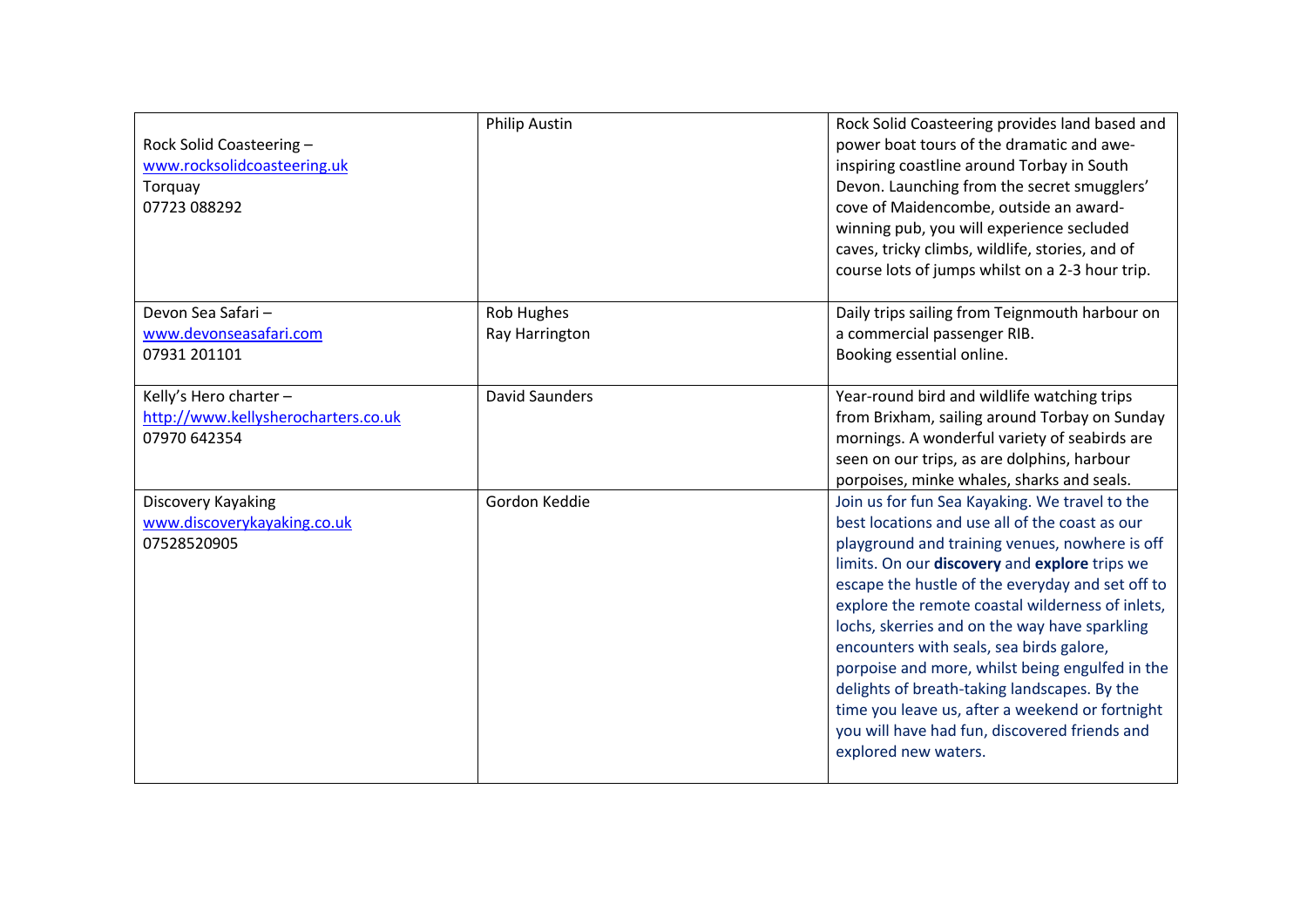| The Paddle Shack         | Alana Bonnick | The Paddle Shack is an ASI accredited paddle       |
|--------------------------|---------------|----------------------------------------------------|
| www.thepaddleshack.co.uk | Adventure     | board school operating out of Dartmouth in         |
|                          |               | Devon. We are lucky to live in such a beautiful    |
|                          |               | area, lending us the option to explore the many    |
|                          |               | creeks up the River Dart or venture out to sea.    |
|                          |               | We run a variety of different lessons, trips and   |
|                          |               | tours, which cater to all abilities. We also offer |
|                          |               | marine biology guided wildlife tours, to gain an   |
|                          |               | understanding of our British marine ecosystems     |
|                          |               | and safely spot the the wildlife as we paddle.     |
| Waterborn                | Crispin Jones | Waterborn Stand Up Paddle Board School is set      |
| www.waterborn.uk.com     | Adventure     | in a picturesque Area of Outstanding Natural       |
|                          |               | Beauty in the South Hams. Since 2011 we have       |
|                          |               | been the best SUP lessons and tours on the         |
|                          |               | worlds leading equipment to give you the very      |
|                          |               | best experience. Our sheltered location in         |
|                          |               | Kingsbridge is perfect if you are just             |
|                          |               | starting/hiring boards, or you could join a        |
|                          |               | guided tour. Recognised as a Centre of             |
|                          |               | Excellence by Red Paddle Co and a British SUP      |
|                          |               | Association accredited school, you are in the      |
|                          |               | best place for your next SUP Adventure. See        |
|                          |               | you on the water!                                  |
| Boatsafari               | Ross Parham   | Boatsafari.co.uk is a small family run business    |
| www.boatsafari.co.uk     | Standard      | offering great dolphin and wildlife watching       |
|                          |               | trips departing from Brixham.                      |
|                          |               | We have been involved in TV programmes and         |
|                          |               | many marine surveys including the Lyme Bay         |
|                          |               | white-beaked dolphin project.                      |
|                          |               | We see a wide variety of seabirds, including       |
|                          |               | Balearic shearwaters. A trip with us is not only   |
|                          |               | thrilling and fun, but is also very educational    |
|                          |               | and lead by our expert staff who are on hand to    |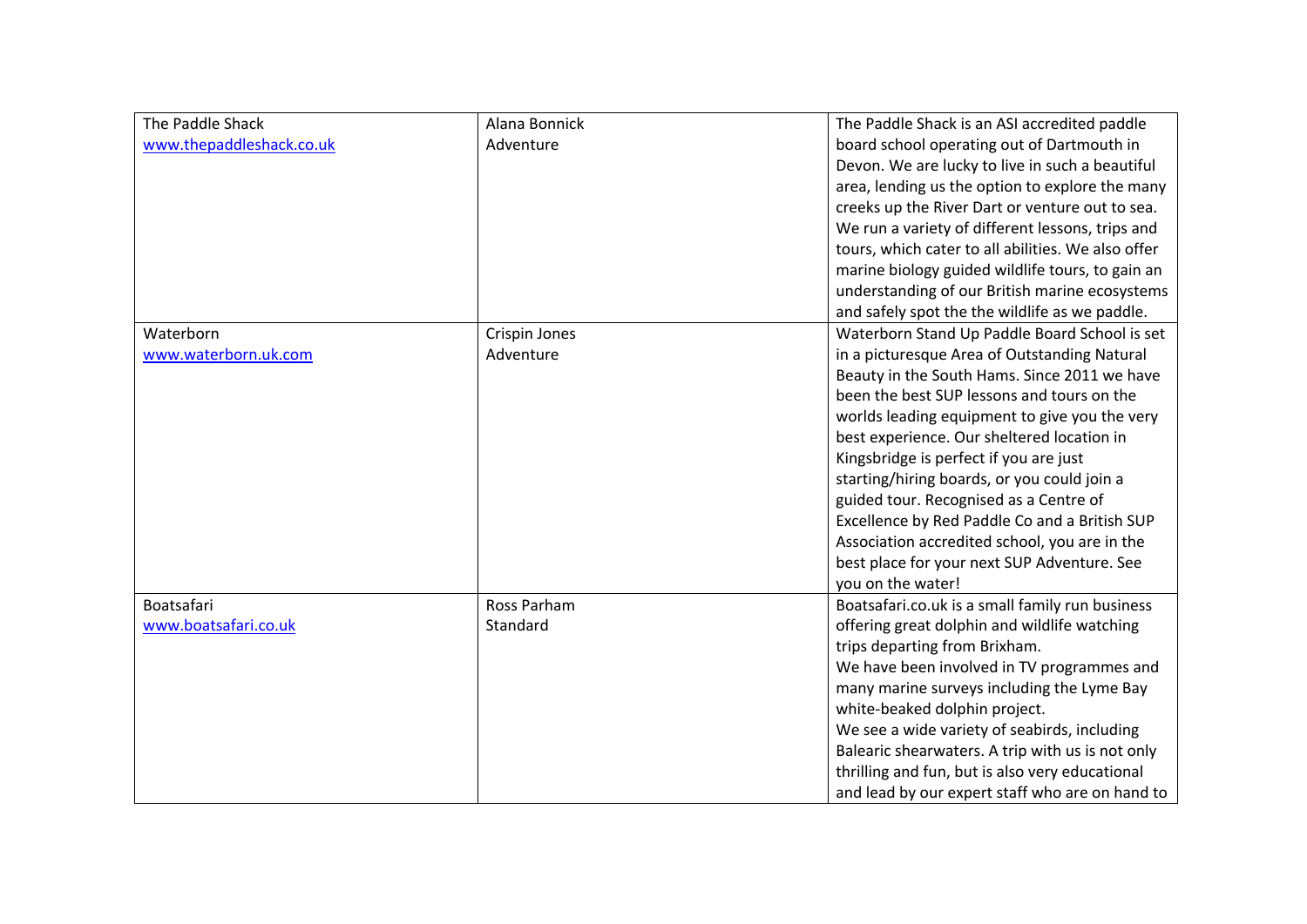|                                                             |                                 | answer any questions you may have. Our<br>massive 42ft catamaran offers the best viewing<br>experience with our unique bow platform. Tea,<br>Coffee and an on deck WC are available for<br>your comfort.                                                                                                                                                                                                                                                                    |
|-------------------------------------------------------------|---------------------------------|-----------------------------------------------------------------------------------------------------------------------------------------------------------------------------------------------------------------------------------------------------------------------------------------------------------------------------------------------------------------------------------------------------------------------------------------------------------------------------|
| <b>Wembury Marine Centre</b><br>www.wemburymarinecentre.org | <b>Coral Smith</b><br>Adventure | Wembury is a special place for marine wildlife<br>and boasts some of the best rocky shores and<br>reefs in the country. Wembury Marine Centre is<br>the ideal place to learn about the surrounding<br>area and its wildlife through interactive and<br>informative displays, regular rockpool and<br>snorkel safaris and other marine themed<br>events. Wembury Marine Centre is open<br>seasonally from Easter to the end of September<br>each year.                       |
| The Seal Project<br>www.thesealproject.org                  | Lee Allen<br>Adventure          | The Seal Project (Registered Charity 1187703)<br>uses its wildlife survey boat 'Equinox II', a Clovic<br>Seaworker 22 to survey and monitor 40km of<br>the South Devon coast. We undertake regular<br>surveys, mostly recording sightings of grey and<br>common seals for identification and<br>disturbance, along with all other wildlife we<br>may be lucky enough to see.                                                                                                |
| <b>Cumulus Outdoors</b><br>www.cumulusoutdoors.com          | Jess Gundry<br>Adventure        | Cumulus Outdoors provide a range of exciting<br>and fun-filled outdoor adventure based activity<br>weekends for families, private groups and<br>schools, to stimulate both mind and body to<br>meet new challenges and have a great time!<br>From coasteering along the Jurassic coast -<br>England's only Natural World Heritage Site, to<br>rock climbing, kayaking and bushcraft, we have<br>all the ingredients for a fun filled and<br>stimulating outdoor experience. |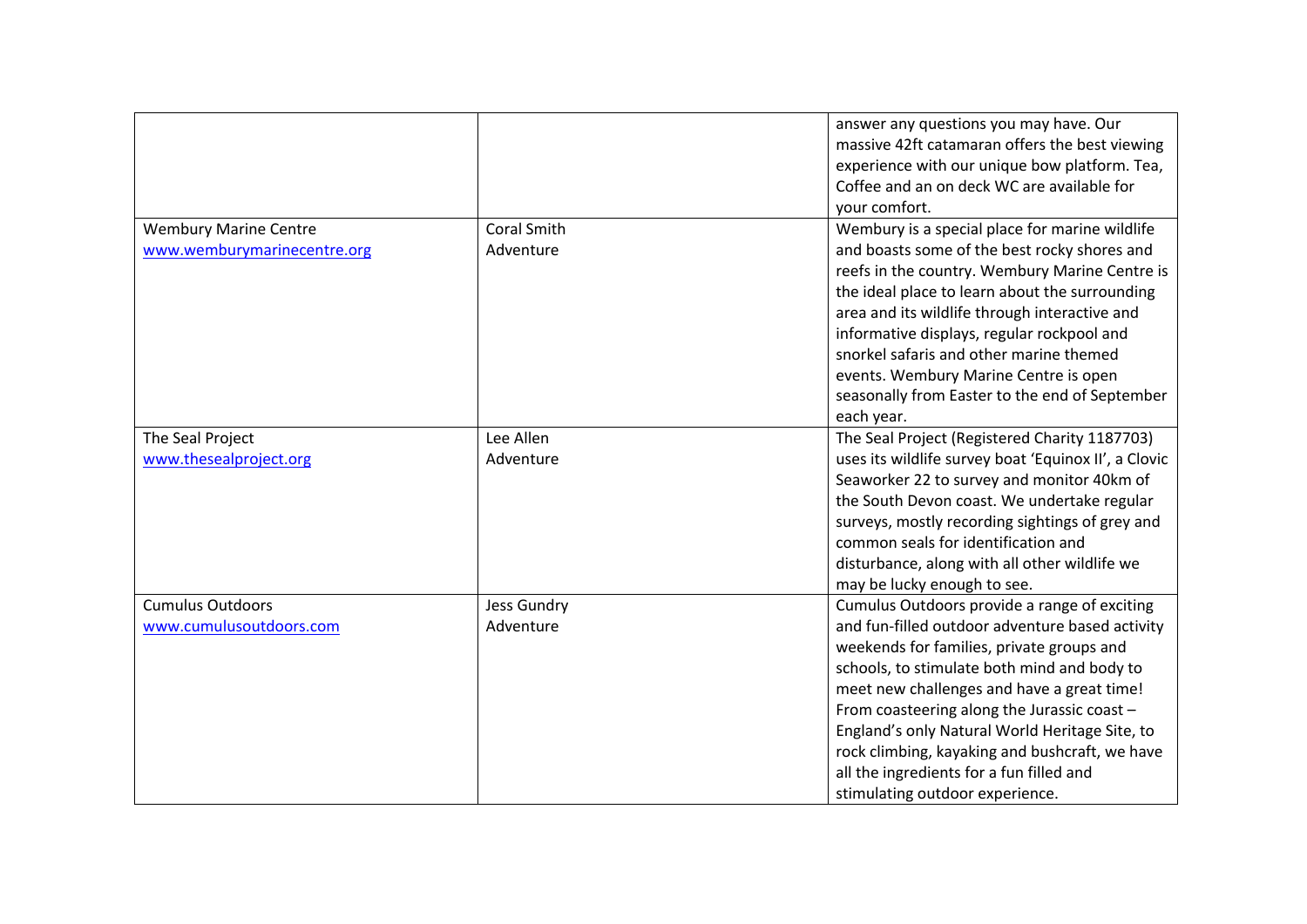| Jeff Pangbourne           | Jeff Pangbourne   | SUP instructor based in Poole working through   |
|---------------------------|-------------------|-------------------------------------------------|
| 07952 163113              | Adventure         | Easy Riders. Very experienced in navigating     |
|                           |                   | Poole Harbour and surrounding waterways.        |
| St George's House         | Matt Upward       | A dedicated schools and youth group activity    |
| www.sghdevon.org          | Adventure         | provider running adventure activities such as   |
|                           |                   | surfing, coasteering, kayaking and coastal rock |
|                           |                   | climbing as well as field work on the rocky     |
|                           |                   | shore for both primary and secondary age        |
|                           |                   | children.                                       |
| <b>Blue Dot Adventure</b> | Paul Bradford     | Blue Dot Adventure run coasteering, sea         |
| www.bluedotadventure.com  | Adventure         | kayaking and stand up paddleboarding            |
|                           |                   | experiences and guided wildlife trips           |
|                           |                   | throughout the South West and South Wales       |
| <b>Tim Carter</b>         | <b>Tim Carter</b> | Freelance instructor                            |
| 07578 044200              | Adventure         |                                                 |
|                           |                   |                                                 |
|                           |                   |                                                 |
|                           |                   |                                                 |
|                           |                   |                                                 |
|                           |                   |                                                 |
|                           |                   |                                                 |
|                           |                   |                                                 |
|                           |                   |                                                 |
|                           |                   |                                                 |
|                           |                   |                                                 |
|                           |                   |                                                 |
|                           |                   |                                                 |
|                           |                   |                                                 |
|                           |                   |                                                 |
|                           |                   |                                                 |